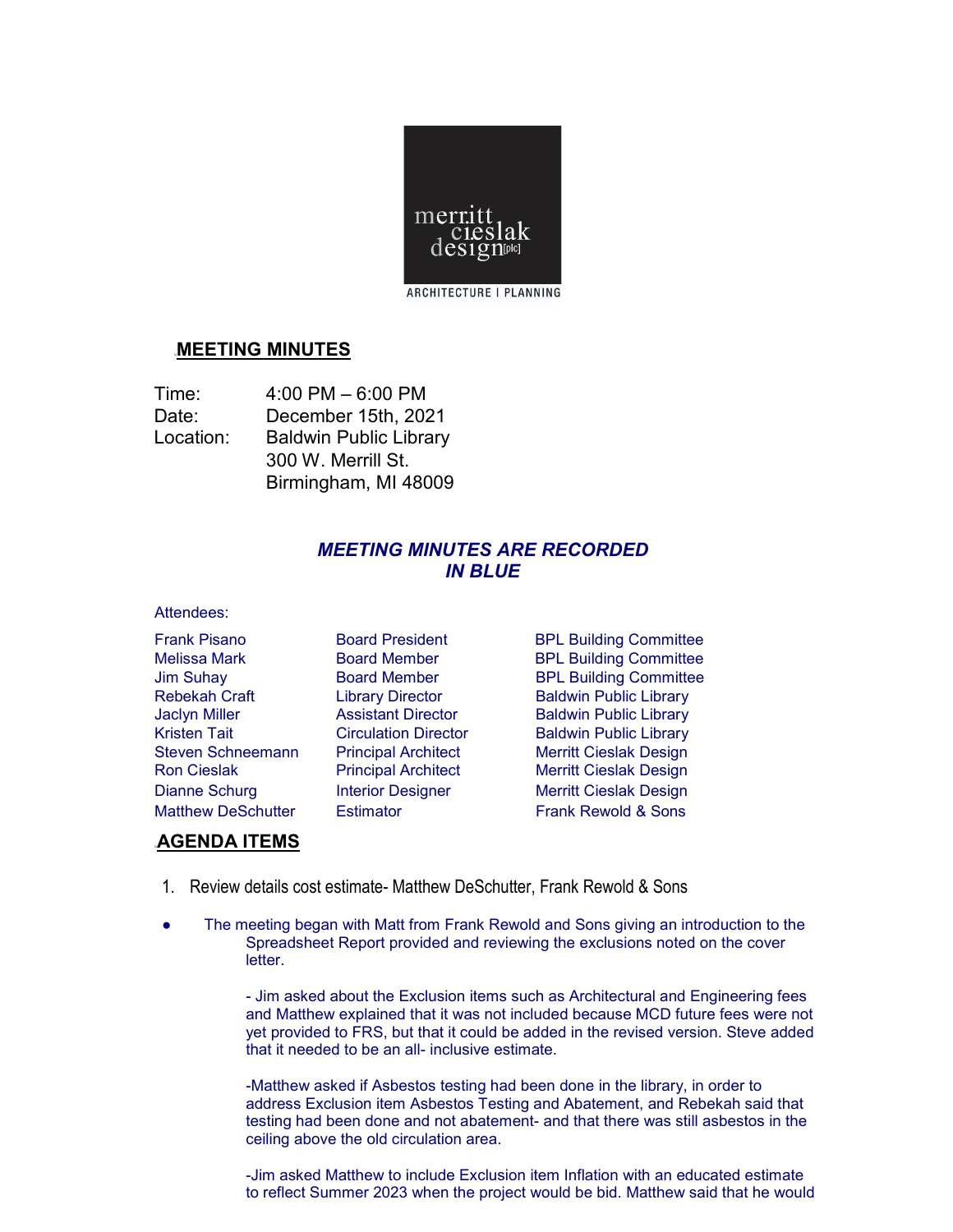include this in the revised version, however he noted that in today's inflationary climate it is very difficult to project what cost will look like- as many trades costs are currently changing by the week and Steve added that he had corroborated this with other Construction Managers.

Matthew then proceeded to review the Spreadsheet Report categories with overall subtotals and explanations of each item and any aspects that may have affected the cost.

> -Jim asked about the possibility of removing items from the Spreadsheet altogether, and Matthew explained that because the contingency is based on a percentage of the subtotal estimate- that simply removing an individual item would not be an accurate depiction of the revised cost as some items affect others and then the overall contingency would be adjusted.

-There was a question about the travertine listed as a paver item and why black granite was not listed. Matthew said that the cost should be relatively similar and that this revision would be made. Steve explained that it was supposed to be black granite with light travertine. Jim asked about the possibility of using a concrete aggregate instead and Steve said that there were a lot of different potential options. Matthew suggested a colored concrete and Steve added that this can look nice if the application is done right. Frank said that if colored concrete were used instead of black granite that it should not be a stamped colored concrete because it can cause slipping accidents, and Steve agreed.

- Jim asked why the percentage of the contingency was so high and why there were two types of contingency listed and Matthew explained that this was to protect the library. Steve added that contingencies are typically higher percentages in the schematic phase because it is accounting for factors/details that are not yet decided or considered. Additionally, he noted that this is why contingencies for a bid set in the CD phase tend to be 5-6% because there is a better understanding of what the actual costs would be.

- Steve suggested that the Building Committee be open to keeping several addalternatives in case of additional funds/or inflation decrease. Rebekah suggested that these could be considered during the design development phase when things were scrutinized further prior to the construction documents phase. Steve agreed and said that you don't fully know what the cost will be until you bid out the drawing set.

-There was a brief discussion about having deductive items for the estimate versus add-alternatives, and Steve explained that this was all based on the scopes written.

- Frank asked MCD if they had thought about not using so much glass. Steve explained that they had but in order to make the addition not feel like a 4th building MCD wanted to dematerialize the building as much as possible. Steve said that either way in order to enclose the additional exterior addition, building material would be used, which are inherently expensive. He also added that he would want to be cautious about how changing materials could drastically alter the overall look of the exterior.

- 2. Review design revisions and options
	- The next portion of the meeting was a discussion of the potential alternates:

-Jim asked if the Kawneer 1600 series wall was the same as the curtain wall- such as what was used for the previous phase and Steve, Ron and Matthew all said yes.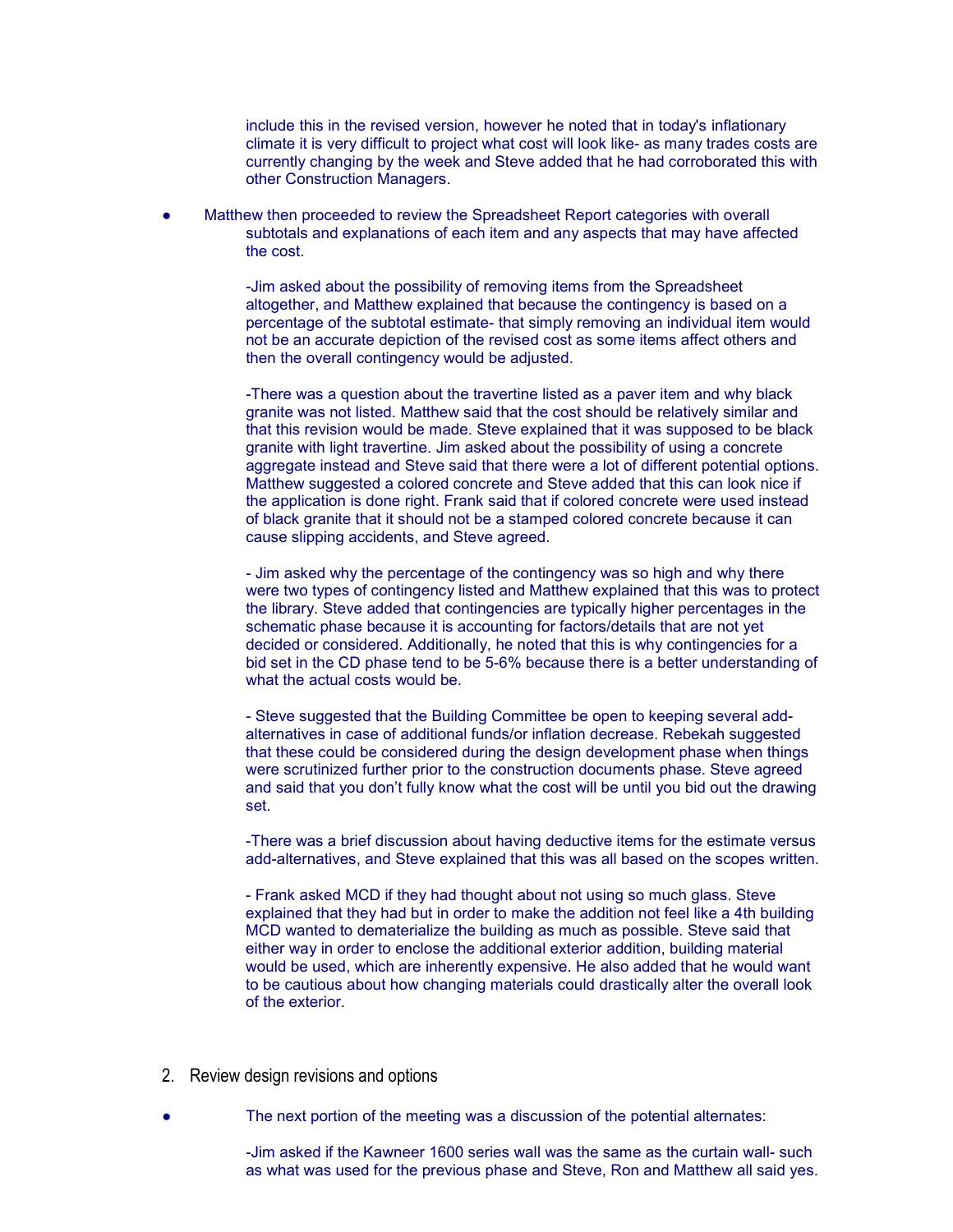- Steve mentioned that the Pilkington glass wall system that was proposed is all glass which is why the cost is so high.

-As a design alternate Jim suggested doing a skylight half the size to reduce the cost and Steve explained that while this would reduce the cost, that it would not necessarily be a substantial price difference. Steve recommended that if they were not going to use the glass fin system for the skylight, that they maintain the skylight size and use a conventional system. Melissa said that while she appreciated the style of the glass fin system, she felt inclined to advocate for the conventional system for the south wall and the skylight due to cost differences.

- Jaclyn asked Matthew for a clarification of what RHGC meant on page 7 of the document and Matthew said that it stood for Rochester Hills Glass Contract.

- Frank asked Steve if he thought colored concrete could look nice as an alternative to the black granite, and Steve said yes.

- Jim asked whether instead of completely removing the south wall bench at the plaza if the south wall bench could match the existing bench along the East wall and not be floated above the pavers to reduce cost and Matthew said that it could and that he would include this in the revised cost model.

- Melissa asked Matthew if the snow melt cost was reflective of the entire exterior plaza, and he said that it was. She then asked if it could instead be used only at the main entrance as an alleyway from the sidewalk to the main entrance- as was previously discussed and Matthew said that he would add this as a deductive item on the revised spreadsheet.

-Melissa asked about the green wall and Steve explained that it was a living wall system. Jim suggested that instead of doing an entire system that less greenery could be added to reduce the overall cost.

- Matthew suggested that the planter box in the plaza could have a reduced size in order to reduce the cost. He also suggested not including the bench or using a block bench instead of the floated bench, He said that he would include this as a deductive item in the revised spreadsheet.

- Jim was concerned that even with design alternates that it would not be within budget. Steve said that whatever would be presented at the City Commission would be within budget. Steve said that he had a feeling that in order to meet the budget that the skylight would have to be removed. It was suggested that this be kept as an add-alternate in case additional funding became available.

- Jim asked about removing the large glass sliding doors from the East wall and it was agreed that this could go away.

- Melissa was concerned that the building committee would be unprepared for the City Commission meeting and requested an additional meeting and Steve said that MCD could do an additional meeting.

-An additional meeting was scheduled for Wednesday, December 22nd at 4:00pm. -Frank and Jim asked Matthew if he thought it was reasonable to account for an additional 5% inflation on top of what things are at, and he said that it could be. There was a brief discussion about whether the account for a 10% inflation rate and it was determined that the budget would reflect a 5% rate. [After the meeting, the library requested that the inflation rate be increased to 7%.]

- Jim added that he felt it was unnecessary to extend the light pavers from the inside to the outside and Steve said that this could be revised later on.

- Melissa asked about including an item for shades at the South and East walls to